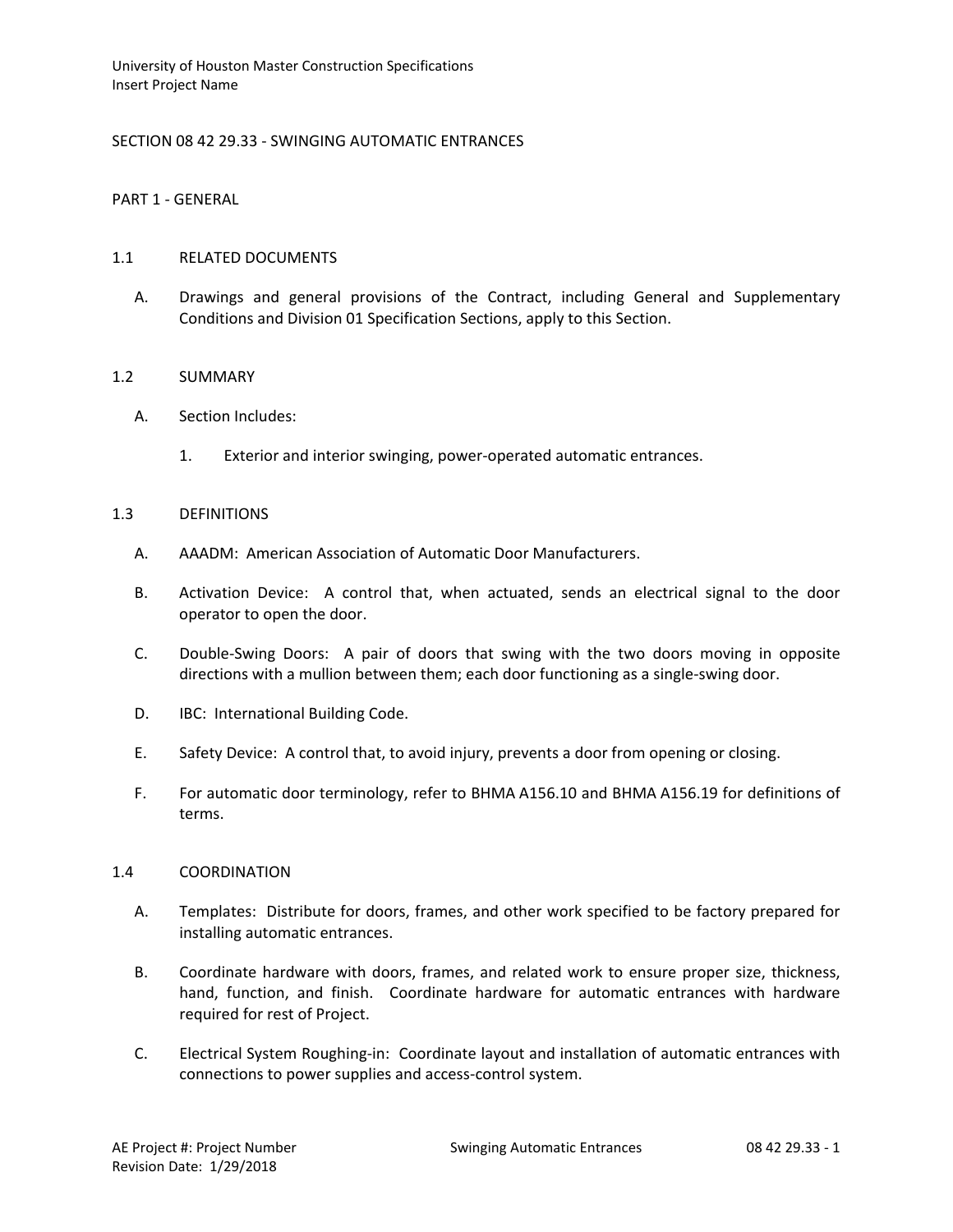## 1.5 PREINSTALLATION MEETINGS

A. Preinstallation Conference: Conduct conference at Project site .

## 1.6 ACTION SUBMITTALS

- A. Product Data: For each type of product.
	- 1. Include construction details, material descriptions, dimensions of individual components and profiles, and finishes for automatic entrances.
	- 2. Include rated capacities, operating characteristics, electrical characteristics, and furnished specialties and accessories.
- B. Shop Drawings: For automatic entrances.
	- 1. Include plans, elevations, sections, hardware mounting heights, and attachment details.
	- 2. Indicate dimensions, weights, loads, required clearances, method of field assembly, components, and location and size of each field connection.
	- 3. Include diagrams for power, signal, and control wiring.
	- 4. Indicate locations of activation and safety devices.
	- 5. Include hardware schedule and indicate hardware types, functions, quantities, and locations.
- C. Samples for Initial Selection: For units with factory-applied [**color**] [**and**] [**metal-clad**] finishes.
	- 1. Include Samples of hardware and accessories involving color or finish selection.
- D. Samples for Verification: For each type of exposed finish required, in manufacturer's standard sizes.
- E. Delegated-Design Submittal: For automatic entrances.

## 1.7 INFORMATIONAL SUBMITTALS

- A. Qualification Data for Installer.
- B. Product Certificates: For each type of automatic entrance. Include emergency-exit features of automatic entrances serving as a required means of egress.
- D. Sample Warranties: For manufacturer's special warranties.

## 1.8 CLOSEOUT SUBMITTALS

A. Operation and Maintenance Data: For automatic entrances, safety devices, and control systems to include in operation and maintenance manuals. A representative for UH Access Control shall be present at closeout to sign-off on work performed.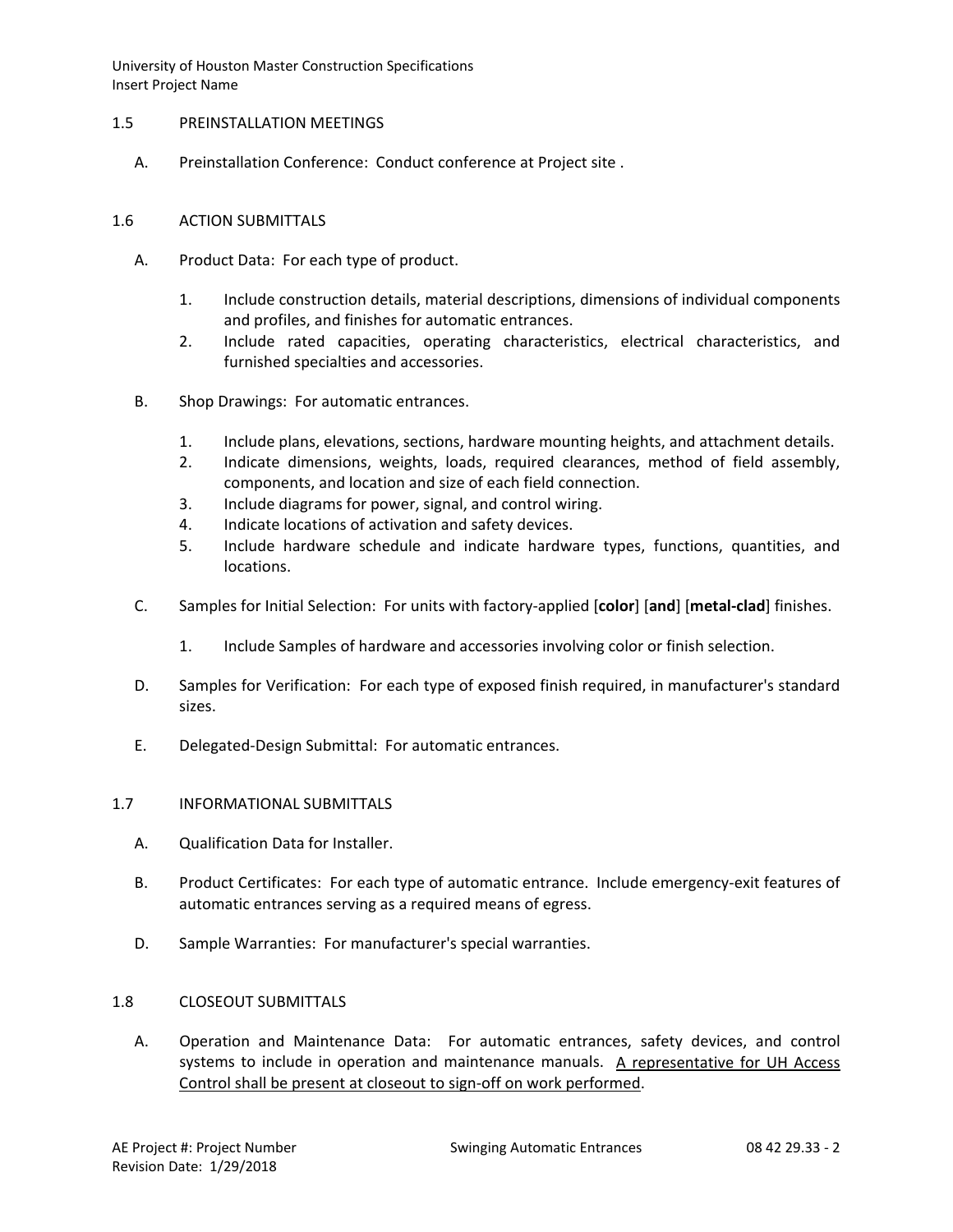## 1.9 QUALITY ASSURANCE

- A. Manufacturer Qualifications: A manufacturer with company certificate issued by AAADM indicating that manufacturer has a Certified Inspector on staff.
- B. Installer Qualifications: Manufacturer's authorized representative who is trained and approved for installation and maintenance of units required for this Project and who employs an AAADM Certified Inspector. Installing company shall provide local central dispatch system for warranty service, which shall be available 24 hours a day/365 days a year. A sticker shall be placed in a prominent position on the header of each installed unit giving details of local service company name and telephone number.
	- 1. Maintenance Proximity: Not more than two hours' normal travel time from Installer's place of business to Project site.
- C. Certified Inspector Qualifications: Certified by AAADM.
- D. Doors shall meet performance design criteria of the following standards:

ANSI/BHMA 156.10

NFPA 101

Underwriters Laboratories UL 325 and UL 991

International Building Code (IBC)

International Conference of Building Officials (ICBO)

Building Officials and Code Administrators International (BOCA)

National Association of Architectural Metal Manufacturers (NAAMM)

American Architectural Manufacturers Association (AAMA)

# 1.10 WARRANTY

- A. Special Warranty: Manufacturer agrees to repair or replace components of automatic entrances that fail in materials or workmanship within specified warranty period.
	- 1. Failures include, but are not limited to, the following:
		- a. Structural failures including, but not limited to, excessive deflection.
		- b. Faulty operation of operators, controls, and hardware.
		- c. Deterioration of metals, metal finishes, and other materials beyond normal weathering and use.
	- 2. Warranty Period: Two years from date of Substantial Completion.
- B. Special Finish Warranty: Manufacturer agrees to repair or replace components on which finishes fail in materials or workmanship within specified warranty period.
	- 1. Deterioration includes, but is not limited to, the following: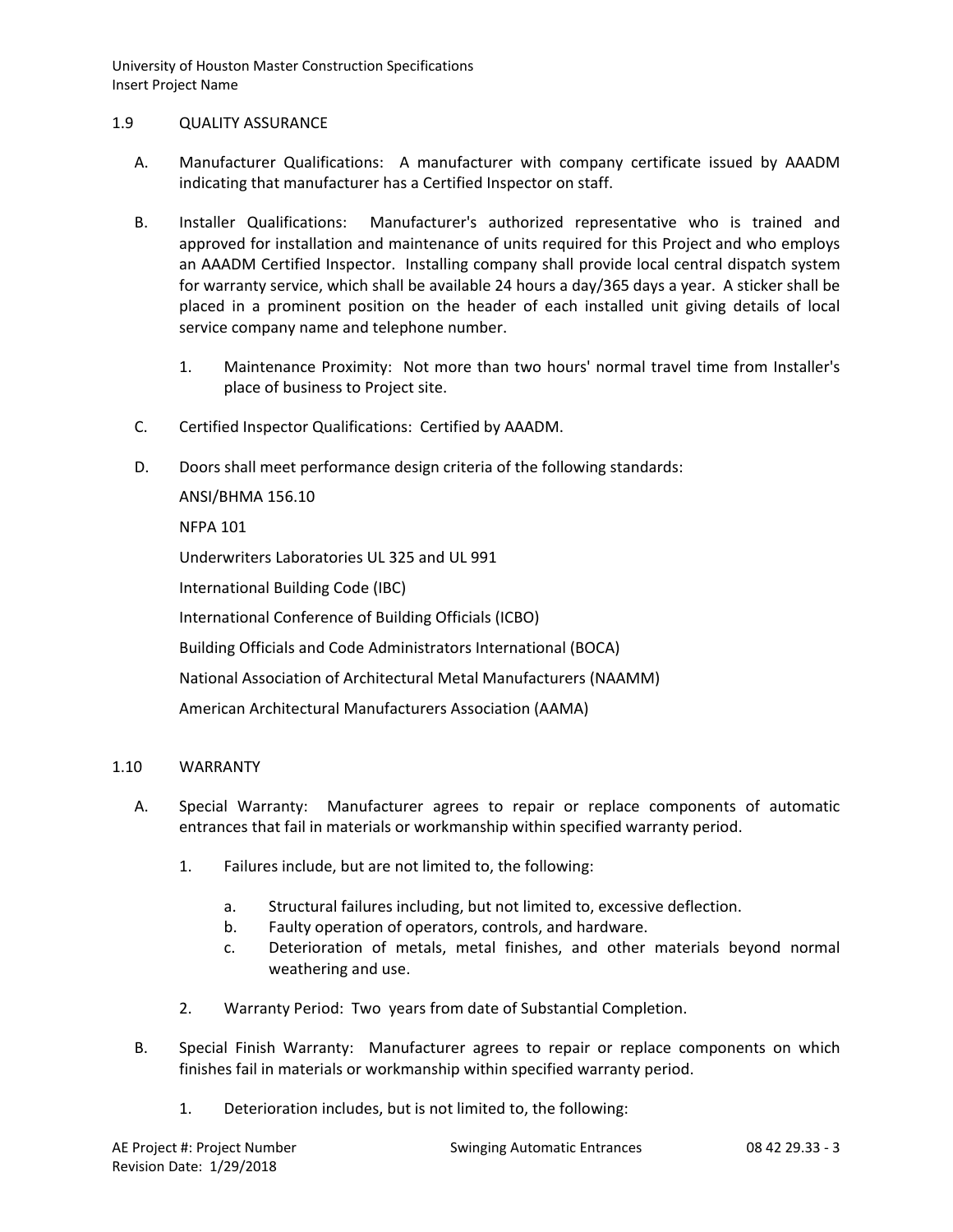- a. Color fading more than 5 Hunter units when tested according to ASTM D 2244.
- b. Chalking in excess of a No. 8 rating when tested according to ASTM D 4214.
- c. Cracking, checking, peeling, or failure of paint to adhere to bare metal.
- 2. Warranty Period: 20 years from date of Substantial Completion.

#### PART 2 - PRODUCTS

- A. Source Limitations: Obtain swinging and sliding automatic entrances from single source from single manufacturer.
- B. Electrical Components, Devices, and Accessories: Listed and labeled as defined in NFPA 70, by a qualified testing agency, and marked for intended location and application.
- C. Power-Operated Door Standard: BHMA A156.10.
- D. Power-Assist and Low-Energy Door Standard: BHMA A156.19.

### 2.2 PERFORMANCE REQUIREMENTS

- A. Delegated Design: Engage a qualified professional engineer, as defined in Section 01 40 00 "Quality Requirements," to design automatic entrances.
- B. Structural Performance: Automatic entrances shall withstand the effects of gravity loads and the following loads and stresses within limits and under conditions indicated according to [**ASCE/SEI 7**] <**Insert requirement**>.
	- 1. Seismic Loads: <**Insert loads**>.
	- 2. Wind Loads: <**Insert loads**>.
- C. Windborne-Debris Impact Resistance: Automatic entrances shall pass [**large-missile-impact**] [**small-missile-impact**] and cyclic-pressure tests of [**ASTM E 1996 according to the IBC**] <**Insert testing and code requirements**> for [**Wind Zone 1**] [**Wind Zone 2**] [**Wind Zone 3**] [**Wind Zone 4**].
- D. Thermal Movements: Allow for thermal movements from ambient and surface temperature changes.
	- 1. Temperature Change: [**120 deg F, ambient; 180 deg F, material surfaces**] <**Insert temperature change**>.
- E. Operating Temperature Range: Automatic entrances shall operate within [**minus 20 to plus 122 deg F**] <**Insert temperature range**>.
- F. Air Infiltration: Maximum air leakage through fixed glazing and framing areas of [**1.25 cfm/sq. ft.**] <**Insert value**> of fixed entrance-system area when tested according to ASTM E 283 at a minimum static-air-pressure difference of [**1.57 lbf/sq. ft.**] [**6.24 lbf/sq. ft.**] <**Insert value**>.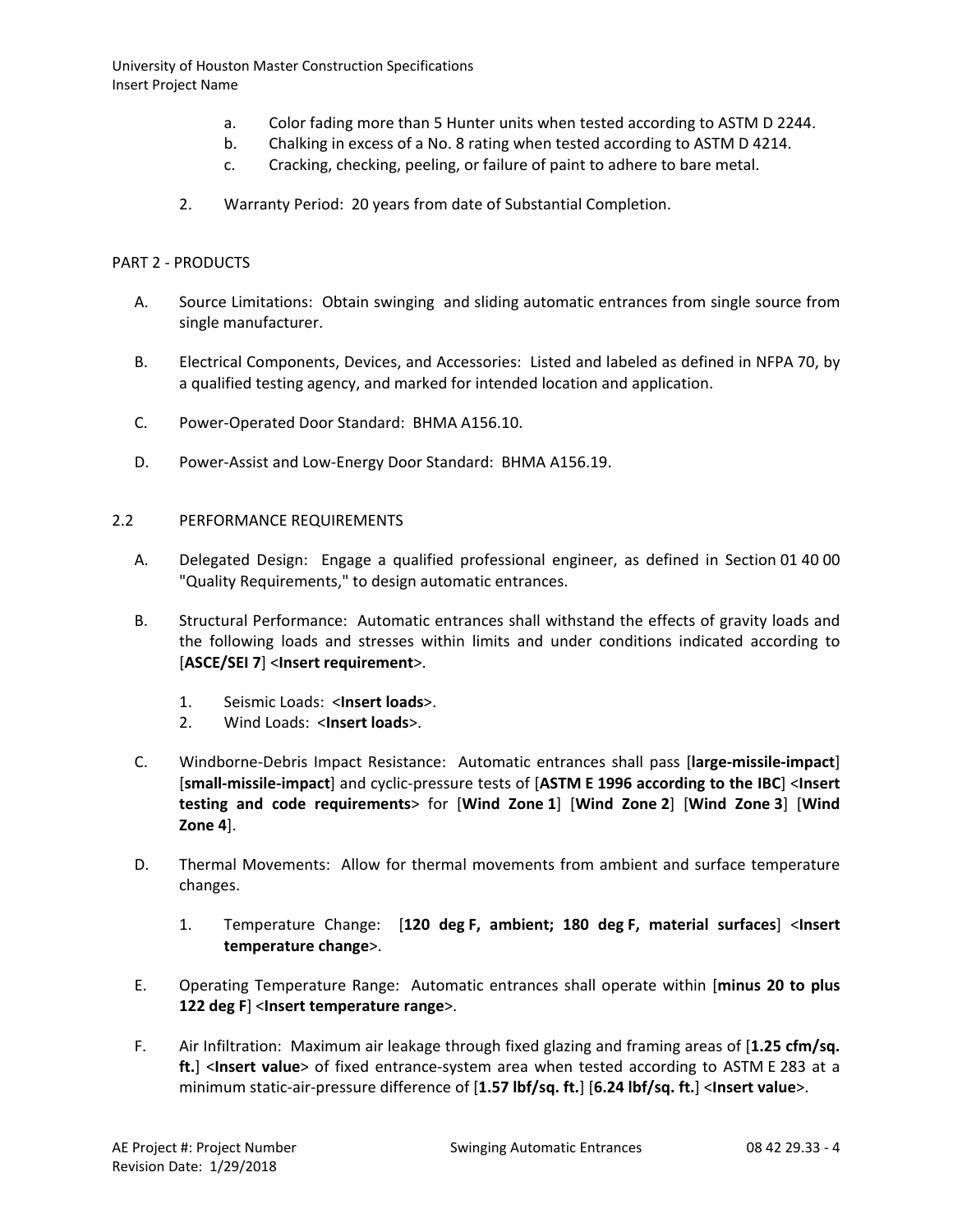- G. Opening Force:
	- 1. Power-Operated Doors: Not more than 50 lbf required to manually set door in motion if power fails, and not more than 15 lbf required to open door to minimum required width.
	- 2. Power-Operated Swinging Doors: Not more than 30 lbf required to manually open door if power fails.
	- 3. Breakaway Device for Power-Operated Doors: Not more than 50 lbf required for a breakaway door or panel to open.
	- 4. Power-Assist and Low-Energy Doors: Not more than 15 lbf required to release a latch if provided, not more than 30 lbf required to manually set door in motion, and not more than 15 lbf required to fully open door if power fails.
	- 5. Accessible, Power-Assist Interior Doors: Not more than 5 lbf to push or pull door to fully open position.
- H. Entrapment-Prevention Force:
	- 1. Power-Operated Swinging Doors: Not more than 40 lbf required to prevent stopped door in the last 10 degrees of opening from moving in the direction of opening; not more than 30 lbf required to prevent stopped door from moving in direction of closing.
	- 2. Low-Energy Doors: Not more than 15 lbf required to prevent stopped door from closing or opening.

## 2.3 SWINGING AUTOMATIC ENTRANCES

- A. General: Provide manufacturer's standard automatic entrances including doors, framing, headers, door operators, controls, and accessories required for a complete installation.
- B. Swinging, Power-Operated Automatic Entrance <**Insert drawing designation**>:
	- 1. Manufacturers: Subject to compliance with requirements, provide swinging entrances by **Record USA** or comparable product by one of the following:
		- a. [Nabco Entrances Inc.](http://www.specagent.com/LookUp/?uid=123456837253&mf=04&src=wd)
		- b. [Horton Automatics; a division of Overhead Door Corporation.](http://www.specagent.com/LookUp/?uid=123456837252&mf=04&src=wd)
		- c. [Besam Entrance Solutions; Subsidiary of ASSA ABLOY Entrance Systems](http://www.specagent.com/LookUp/?uid=123456837250&mf=04&src=wd)
	- 2. Models Approved for Exterior Application:
		- a. Record-USA #8100
		- b. Nabco, Gyro-Tech GT 500
		- c. Horton, HD-swing
		- d. Besam Entrance Solutions, SM 900
	- 3. Models Approved for Interior Applications:
		- a. Record USA #6100
		- b. Nabco, Gyro-Tech GT 500
		- c. Horton, 400-LE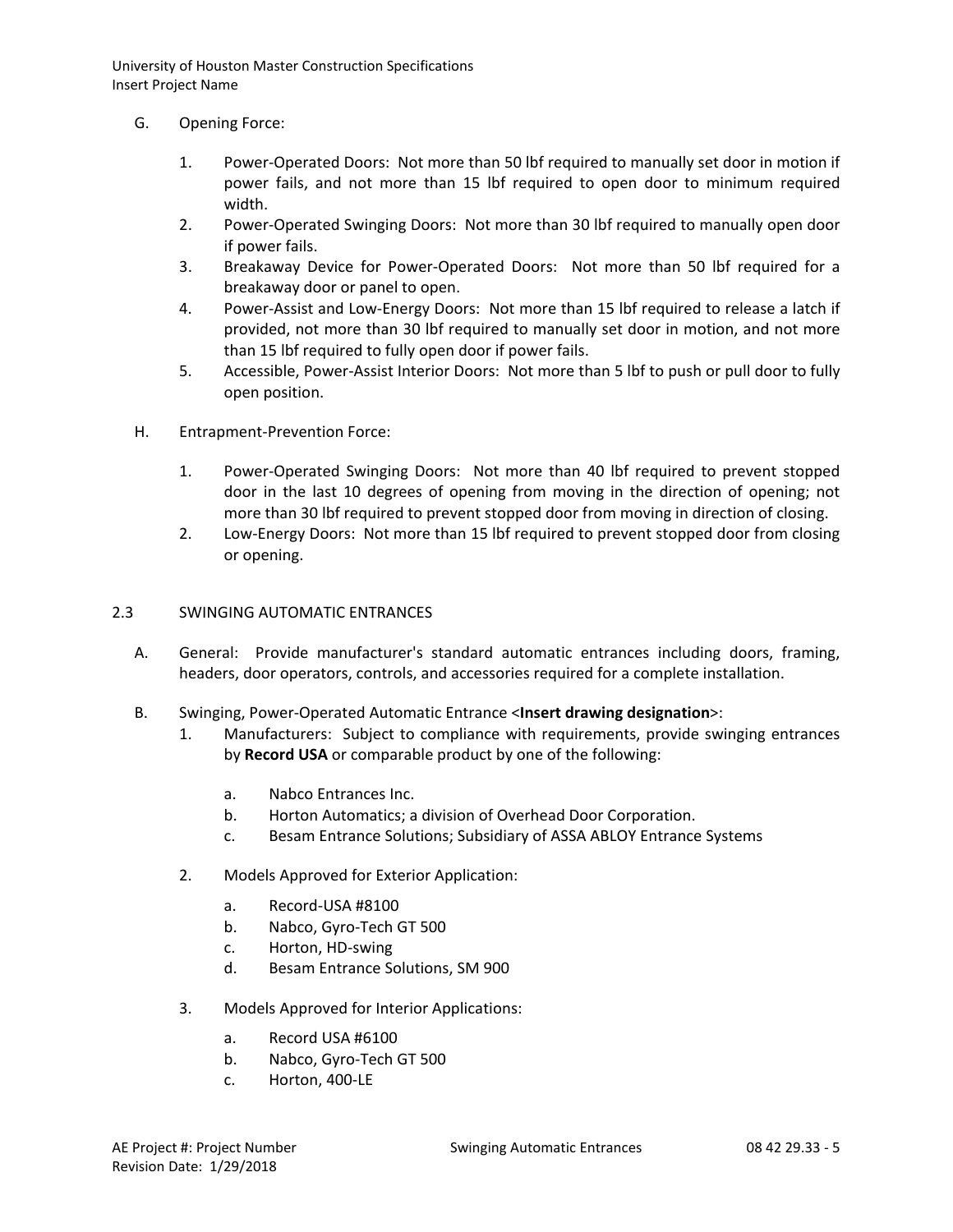- 4. Configuration: Single-swinging door[ **with transom**].
	- a. Traffic Pattern: [**One**] [**Two**] way.
	- b. Mounting: [**Between jambs**] .
- 5. Configuration: Pair of swinging doors [ **with transom**].
- 6. Operator Features:
	- a. Power opening and [**power-assist]** spring closing.
	- b. Adjustable opening and closing speeds.
	- c. Adjustable hold-open time between zero and 30 seconds.
	- d. Adjustable backcheck and latching.
	- e. Obstruction recycle.
	- f. Automatic door re-open if stopped while closing.
	- g. On-off/hold-open switch to control electric power to operator, key operated.
	- $h_{\cdot}$
- 7. Controls: Activation and safety devices as indicated on Drawings and according to BHMA standards.
	- a. Activation Device: Motion sensor mounted on ingress side of door header to detect pedestrians in activating zone and to open door.
	- b. Activation Device: Control mat installed on ingress side of door to detect pedestrians in activating zone and to open door.
	- c. Activation Device: [**Push-plate switch**] [**Push-button switch**] [**Key switch**] [**on each side of door** ]to activate door operator.
	- d. Safety Device: Presence sensor mounted on [**door header**] [**horizontal door muntin**] [**guide rail**] to detect pedestrians in presence zone and to prevent door from closing.
	- e. Safety Device: One photoelectric beam mounted in guide rails to detect pedestrians in presence zone and to prevent door from closing.
	- f. Safety Device: Control mat(s) installed on egress side of door to detect pedestrians in presence and safety zones and to prevent door from closing.
- 8. Finish: Finish framing, door(s), and header with [**Class I, clear anodic finish**] [**Class II, clear anodic finish**] [**Class I, color anodic finish**] [**Class II, color anodic finish**] [**bakedenamel or powder-coat finish**] [**high-performance organic finish (two-coat fluoropolymer)**] [**high-performance organic finish (three-coat fluoropolymer)**] [**finish matching adjacent curtain wall**] [**finish matching adjacent storefront**].
	- a. Color: [**Light bronze**] [**Medium bronze**] [**Dark bronze**] [**Black**] [**As indicated by manufacturer's designations**] [**Match Architect's sample**] [**As selected by Architect from full range of industry colors and color densities**] <**Insert color**>.
- C. Swinging, Low-Energy, Power-Operated Automatic Entrance :
	- 1. [Basis-of-Design Product:](http://www.specagent.com/LookUp/?ulid=6986&mf=04&src=wd) Subject to compliance with requirements, provide 8600 series assembly by Record USA, or comparable product by one of the following: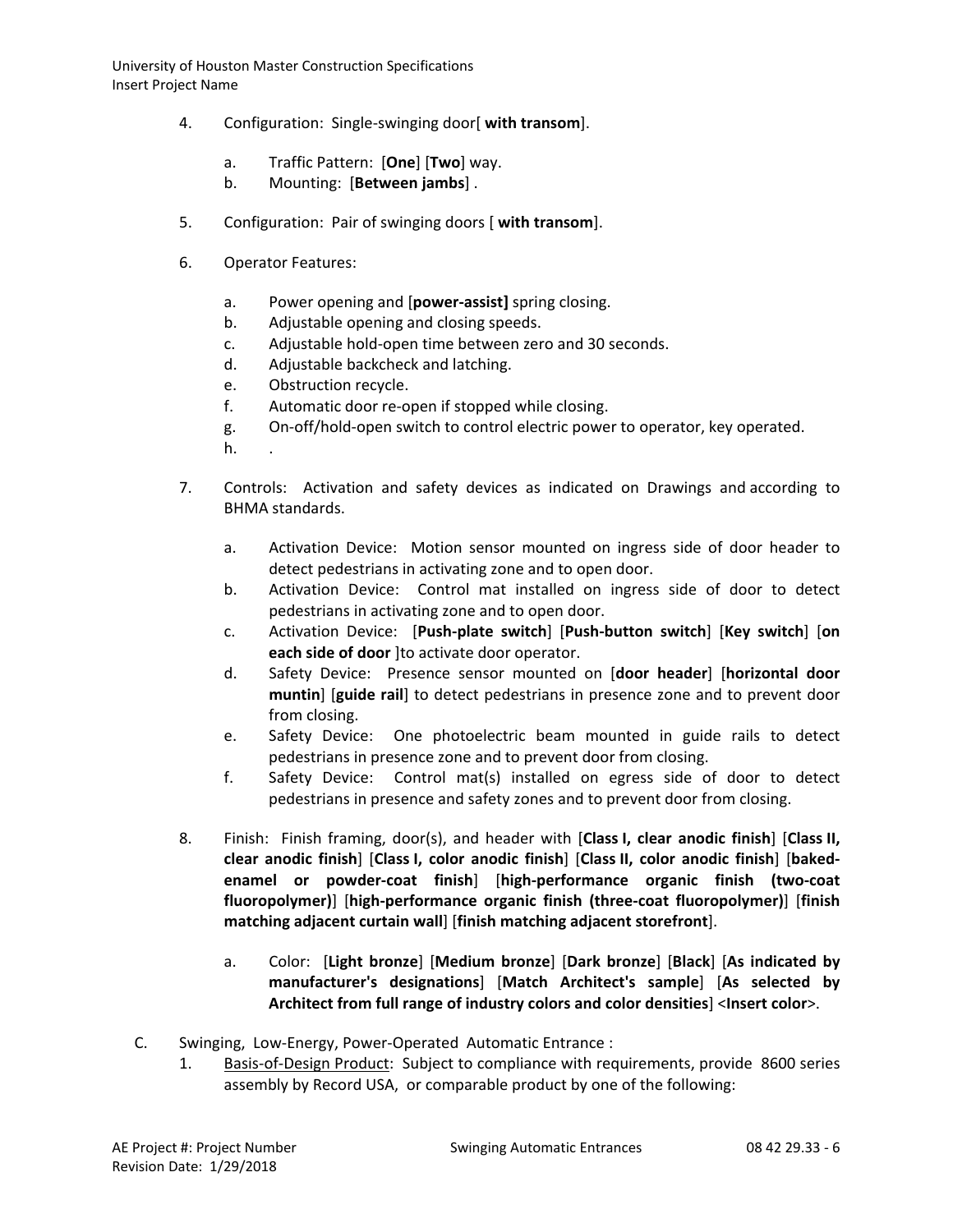- a. [Horton Automatics; a division of Overhead Door Corporation,](http://www.specagent.com/LookUp/?uid=123456837257&mf=04&src=wd) HD-Swing Type 4500.
- b. Besam Entrance solutions; Subsidiary of ASSA ABLOY Entrance Systems, model IK-A2.

# 2.4 ENTRANCE COMPONENTS

- A. Framing Members: Extruded aluminum, minimum 0.125 inch thick and reinforced as required to support imposed loads.
	- 1. Nominal Size: [**As indicated on Drawings**] [**1-3/4 by 4-1/2 inches**] [**1-3/4 by 6 inches**] <**Insert dimensions**>.
	- 2. Extruded Glazing Stops and Applied Trim: Minimum 0.062-inch wall thickness.
- B. Stile and Rail Doors: 1-3/4-inch- thick, glazed doors with minimum 0.125-inch- thick, extrudedaluminum tubular stile and rail members. Mechanically fasten corners with reinforcing brackets that are welded, or incorporate concealed tie-rods that span full length of top and bottom rails.
	- 1. Glazing Stops and Gaskets: [**Beveled**] [**Square**], snap-on, extruded-aluminum stops and preformed gaskets.
	- 2. Stile Design: [**As indicated on Drawings**] [**Narrow stile, 2-1/8-inch nominal width**] [**Medium stile, 3-1/2-inch nominal width**].
	- 3. Rail Design: [**As indicated on Drawings**] [**5-inch nominal height**] [**6-1/2-inch nominal height**] [**10-inch nominal height**].
	- 4. Muntin Bars: Horizontal tubular rail member for each door; match stile design and finish.
- C. [**Sidelite(s)**] [**and**] [**Transom**]: 1-3/4-inch- deep [**sidelite(s)**] [**and**] [**transom**] with minimum 0.125-inch- thick, extruded-aluminum tubular stile and rail members matching door design.
	- 1. Glazing Stops and Gaskets: Same materials and design as for stile and rail door.
	- 2. Muntin Bars: Horizontal tubular rail members for each sidelite; match stile design.
- D. Headers: Fabricated from minimum 0.125-inch- thick extruded aluminum and extending full width of automatic entrance units to conceal door operators and controls. Provide hinged or removable access panels for service and adjustment of door operators and controls. Secure panels to prevent unauthorized access.
	- 1. Mounting: [**Surface mounted**] [**Concealed, with one side of header flush with framing**].
- E. Brackets and Reinforcements: High-strength aluminum with nonstaining, nonferrous shims for aligning system components.
- F. Signage: As required by cited BHMA standard.
	- 1. Application Process: [**Decals**] [**Silk-screened**] [**Door manufacturer's standard process**] <**Insert requirement**>.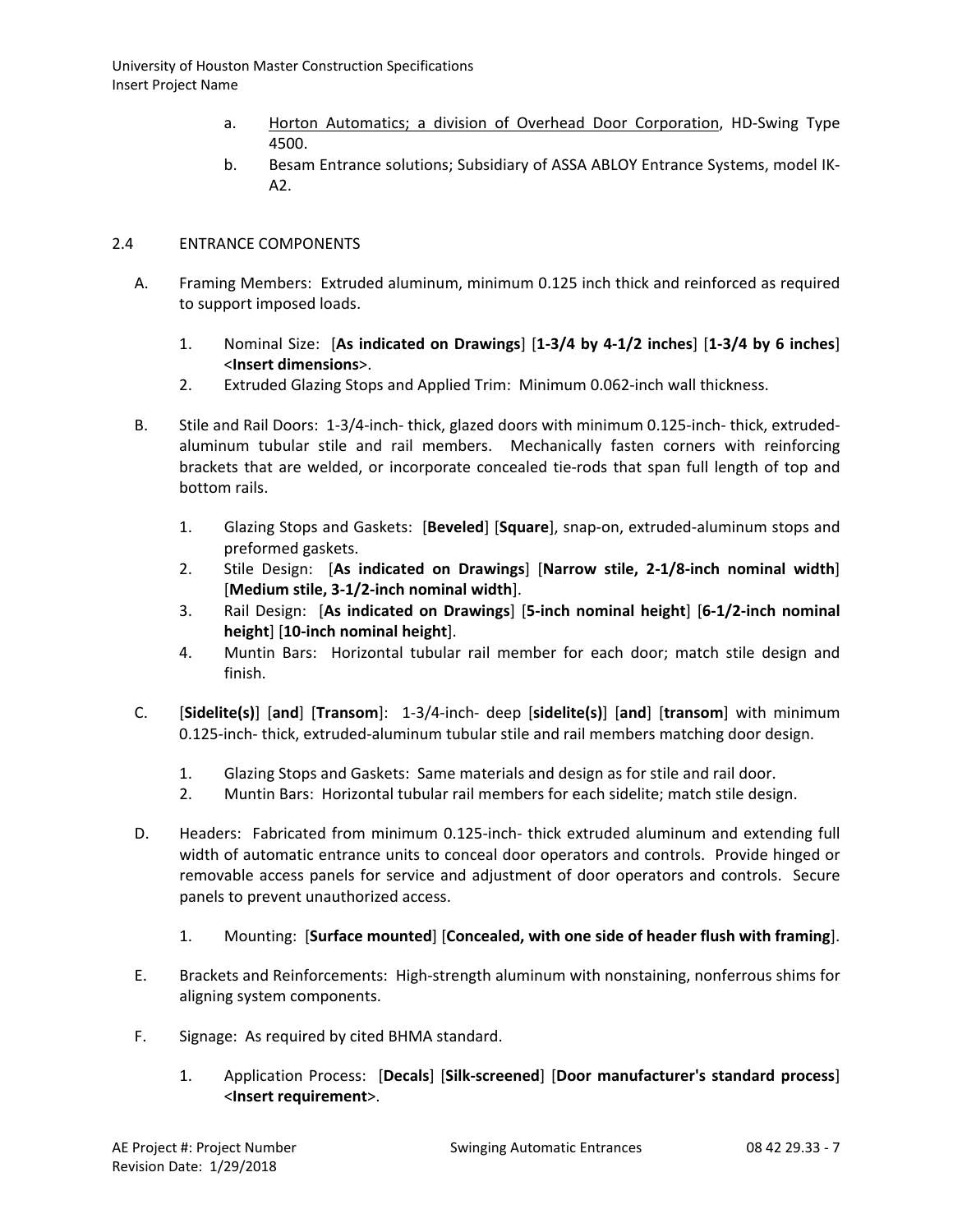2. Provide sign materials with instructions for field application after glazing is installed.

# 2.5 MATERIALS

- A. Aluminum: Alloy and temper recommended by manufacturer for type of use and finish indicated.
	- 1. Extrusions: ASTM B 221.
	- 2. Sheet: ASTM B 209.
- B. Steel Reinforcement: Reinforcement with corrosion-resistant primer complying with SSPC-PS Guide No. 12.00 applied immediately after surface preparation and pretreatment. Use surface preparation methods according to recommendations in SSPC-SP COM and prepare surfaces according to applicable SSPC standard.
- C. Stainless-Steel Bars: ASTM A 276 or ASTM A 666, [**Type 304**] [**Type 316**] <**Insert type**>.
- D. Stainless-Steel Tubing: ASTM A 554, [**Grade MT 304**] [**Grade MT 316**] <**Insert grade**>.
- E. Stainless-Steel Sheet: ASTM A 240/A 240M or ASTM A 666, [**Type 304**] [**Type 316**] <**Insert type**>, stretcher-leveled standard of flatness, in entrance manufacturer's standard thickness.
- F. *Brass Sheet: ASTM B 36/B 36M, Alloy UNS No. C26000 (cartridge brass, 70 percent copper), in* entrance manufacturer's standard thickness.
- G. Bronze Sheet: ASTM B 36/B 36M, Alloy UNS No. C28000 (muntz metal, 60 percent copper) or Alloy UNS No. C23000 (red brass, 85 percent copper), in entrance manufacturer's standard thickness.
- H. Expanded Aluminum Mesh: [**Expanded**] [**Expanded and flattened**] aluminum sheet according to the geometry of ASTM F 1267.
- I. Polycarbonate Sheet: ASTM C 1349, Appendix X1, Type II, coated, mar-resistant, UV-stabilized polycarbonate with coating on both surfaces.
- J. Glazing: As specified in [**Section 08 80 00 "Glazing."**] [**Section 08 88 53 "Security Glazing."**]
- K. Sealants and Joint Fillers: As specified in Section 07 92 00 "Joint Sealants."
- L. Bituminous Coating: Cold-applied asphalt emulsion complying with ASTM D 1187.
- M. Fasteners and Accessories: Corrosion-resistant, nonstaining, nonbleeding fasteners and accessories compatible with adjacent materials.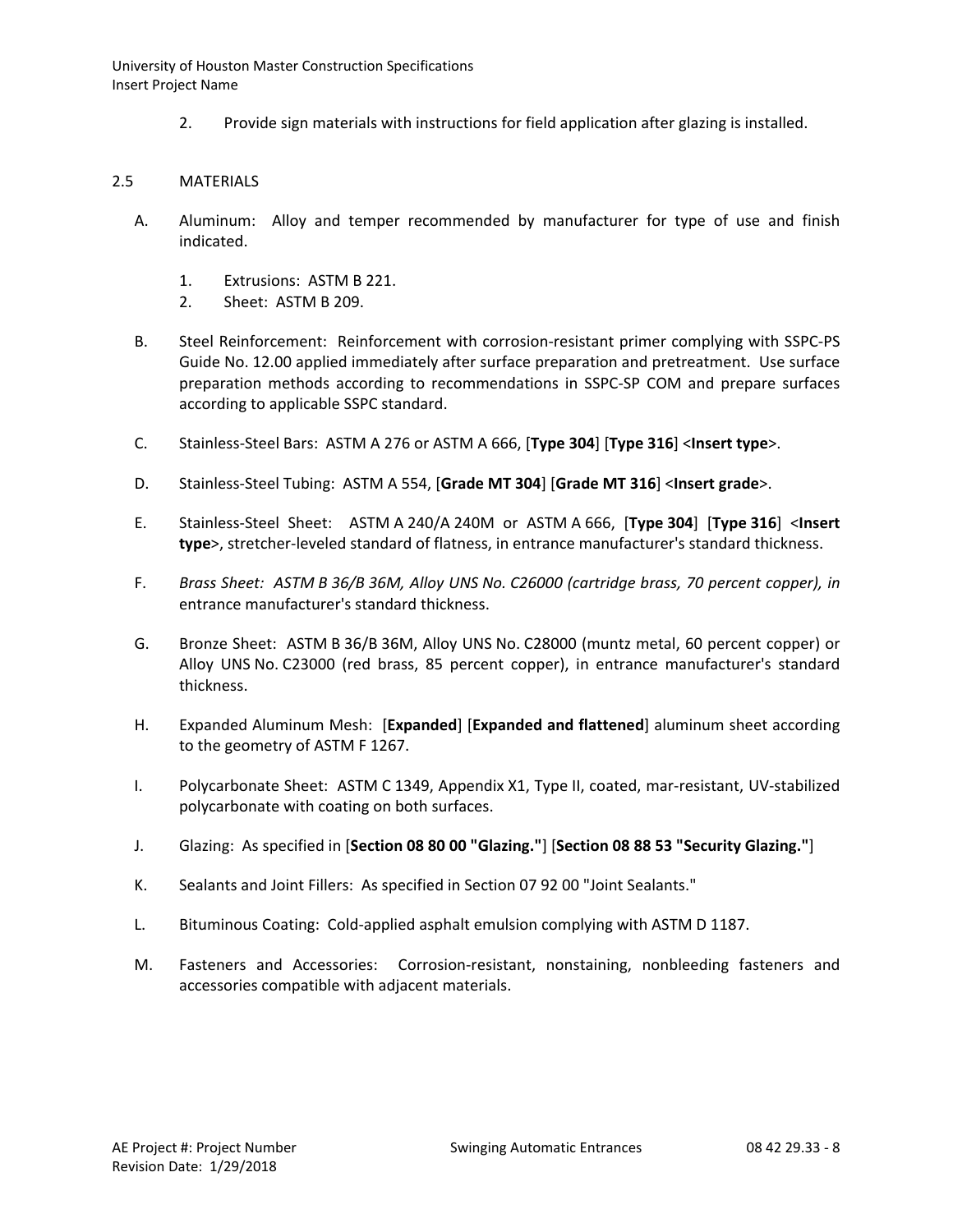# 2.6 DOOR OPERATORS AND CONTROLS

- A. General: Provide operators and controls, which include activation and safety devices, according to BHMA standards, for condition of exposure, and for long-term, maintenance-free operation under normal traffic load for type of occupancy indicated.
- B. Door Operators: Provide door operators of size recommended by manufacturer for door size, weight, and movement.
	- 1. Door Operator Performance: Door operators shall open and close doors and maintain them in fully closed position when subjected to Project's design wind loads.
	- 2. Electromechanical Operators: Concealed, self-contained, overhead unit powered by fractional-horsepower, permanent-magnet dc motor; with closing speed controlled mechanically by gear train and dynamically by braking action of electric motor; with solid-state microprocessor controller; and with manual operation with power off.
- C. Motion Sensors: Self-contained, K-band-frequency, microwave-scanner units; fully enclosed by its plastic housing; adjustable to provide detection-field sizes and functions required by BHMA A156.10.
	- 1. Provide capability for switching between bidirectional and unidirectional detection.
	- 2. For one-way traffic, sensor on egress side shall not be active when doors are fully closed.
- D. Presence Sensors: Self-contained, active-infrared scanner units; adjustable to provide detection-field sizes and functions required by BHMA A156.10. Sensors shall remain active at all times. Approved Manufacturers:
	- 1. Bodyguard, mfd. by BEA
	- 2. Optex, mfd. by Optex, Inc.
- E. Photoelectric Beams: Pulsed infrared, sender-receiver assembly for recessed mounting. Beams shall not be active when doors are fully closed.
- F. Control Mats: 1/2-inch- thick, synthetic-rubber or flexible-plastic mat in safety-ribbed surface pattern, with extruded-aluminum frame; with pressure switches for low-voltage control wiring; and complying with performance requirements of BHMA A156.10.
	- 1. Frame: [**Recessed to fit flush with floor, with concealed anchors**] [**Surface mounted, with tapered safety edge**].
	- 2. Size: As indicated, but no smaller than required by BHMA A156.10 including Appendix A.
	- 3. Color: [**As indicated by manufacturer's designations**] [**Match Architect's sample**] [**As selected by Architect from full range of industry colors and color densities**].
- G. Push-Plate Control Device: Momentary-contact door-control switch with flat push-plate actuator with contrasting-colored, engraved message. "Hard-wiring" is required in all new construction.]
	- 1. Approved manufacturers:
		- a. Door Control Services, Inc.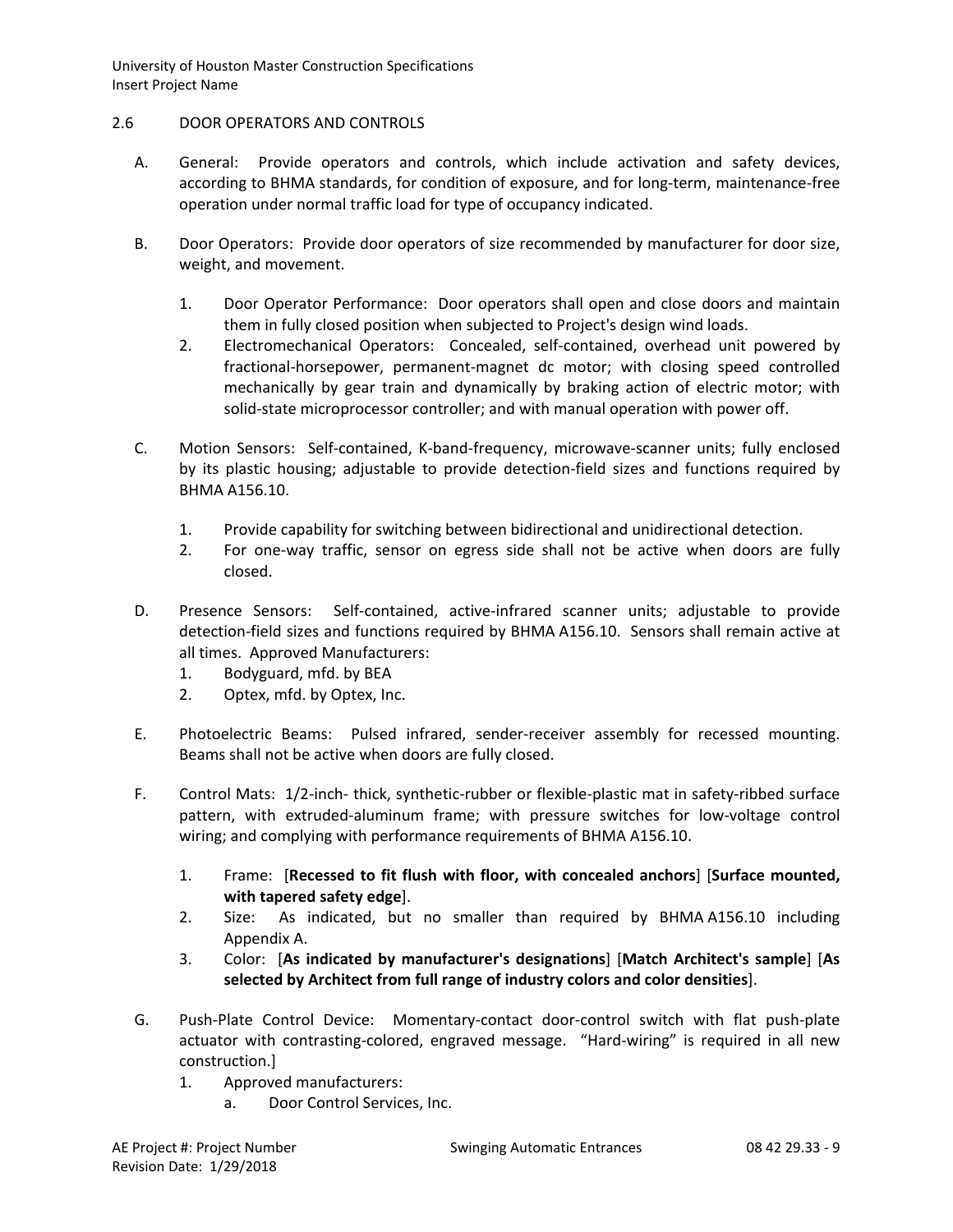- b. BEA
- 2. Configuration: Square push plate with 4.75-by-4.75-inchjunction box.
- 3. Mounting: [As indicated on Drawings] [Recess mounted, semiflush in wall] [Surface mounted on post] [Surface mounted on wall]. Theft-proof mounting required.
- 4. Push-Plate Material: Stainless steel
- 5. Message: "Push to Open" with International symbol of accessibility.
- 6. Reset Button: To be installed at the top of the Automatic Operator Header.
- 7. Keyed Junction Box: Required to terminate power to the door. Box shall be mounted no highr than five feet (5') above finished floor to work in conjunction with IC Best 7 Pin Core.
- 8. Bollard Post: If required, the post shall be recessed into the subgrade. Surface-mounted posts are not acceptable.
- H. Key Switch: Recess-mounted, door-control switch with key-controlled actuator; enclosed in 2 by-4-inch junction box. Provide faceplate engraved with letters indicating switch functions.
	- 1. Face-Plate Material: Stainless steel as selected by Architect from manufacturer's full range.
	- 2. Functions: [**On-off, momentary contact**] [**On-off, maintained contact**] [**Two-way automatic, hold open, one-way exit, and off**] [**Two-way automatic, hold open, oneway exit, off, full open, and partial open**].
	- 3. Mounting: [**As indicated on Drawings**] [**Recess mounted, semiflush in wall**] [**Recess mounted in door jamb**] [**Surface mounted on wall**] [**Surface mounted on post**].
- I. Wireless or Remote Radio Control Switch [NOTE: May only be used when projects conditions require this type of application]: Auxiliary radio control system consisting of header-mounted receiver and [**wall-mounted**] [**hand-held, battery-operated**] transmitter switch [ **for each entrance**] <**Insert requirement**>.
	- 1. Wall-Mounted Transmitter Switch: One red-button, momentary-contact actuator enclosed in 4-by-4-inch junction box. Provide blue plastic cover engraved with "Press Button to Open" in white letters and international symbol of accessibility.

# 2.7 HARDWARE

- A. General: Provide units in sizes and types recommended by automatic entrance and hardware manufacturers for entrances and uses indicated. Finish exposed parts to match door finish[ **unless otherwise indicated**].
- B. Manual Opening for Power-Operated Swinging Doors: Provide hardware that, in a power failure, allows door to open with a manual force stipulated in "Performance Requirements" Article.
- C. Breakaway Device for Power-Operated Doors: Device that allows door to swing out in direction of egress to full 90 degrees from any operating position. Maximum force to open door shall be as stipulated in "Performance Requirements" Article. Interrupt powered operation of door operator while in breakaway mode.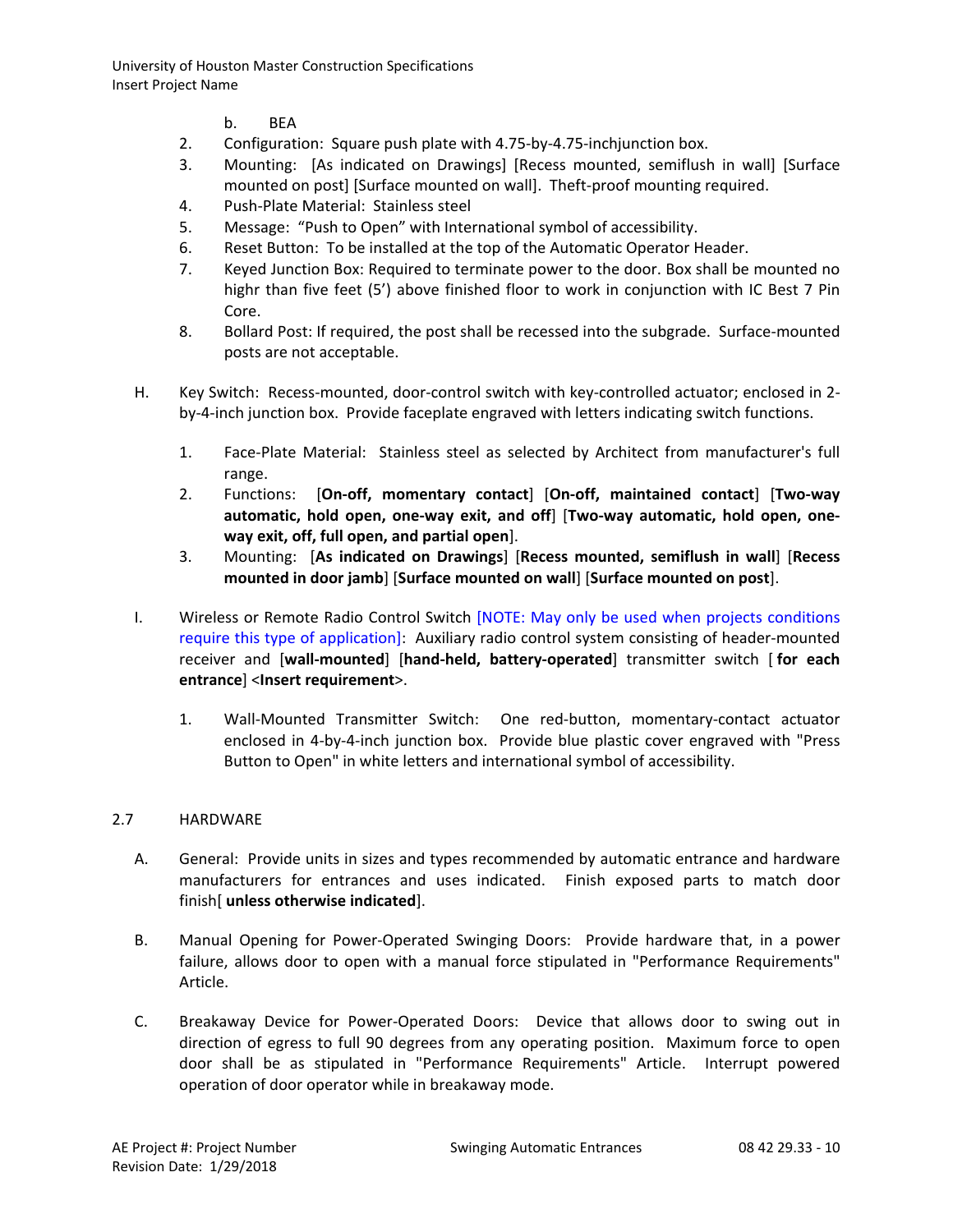- D. Manual Opening for Power-Assist and Low-Energy Doors: Provide hardware that, in a power failure, allows door to open with a manual force as stipulated in "Performance Requirements" Article.
- E. Hinges:
	- 1. Center-Pivot Sets: BHMA A156.4, Grade 1, with exposed parts of cast-aluminum alloy.
	- 2. Offset Pivots: BHMA A156.4, Grade 1, with exposed parts of cast-aluminum alloy.
	- 3. Butt Hinges: BHMA A156.1, Grade 1, five-knuckle, 4-1/2-by-4-inch ball-bearing butts.
		- a. Provide nonremovable pins at hinges exposed on outside of door.
		- b. Provide nonferrous hinges for doors exposed to weather.
		- c. Provide three hinges at each leaf for doors up to 36 inches wide and 80 inches tall; provide four hinges at each leaf for wider or taller doors.
- F. Deadlocks: Deadbolt operated by exterior cylinder and interior thumb turn, with minimum 1 inch- long throw bolt; BHMA A156.5, Grade 1.
	- 1. Cylinders: [**BHMA A156.5, Grade 1, six-pin mortise type.**] [**As specified in Section 08 71 00 "Door Hardware."**] [**As specified in Section 08 71 11 "Door Hardware (Descriptive Specification)."**]
		- a. Keying: [**No master**] [**Integrate into building master**] key system.
	- 2. Deadbolts: Laminated-steel hook, mortise type, BHMA A156.5, Grade 1.
	- 3. Two-Point Locking for Swinging Doors: Mechanism in stile of active door leaf that automatically extends second lockbolt into [**header**] [**threshold**].
- G. Push Bars: [**As selected by Architect from manufacturer's full range of full-door-width, single**] [**Manufacturer's standard surface-mounted, aluminum**] push bars.
- H. Pull Handles: [**As selected by Architect from manufacturer's full range of pull handles and plates**] [**Manufacturer's standard aluminum pull handles**].
- I. Thresholds: BHMA A156.21, extruded-aluminum raised thresholds; with beveled edges with a slope of not more than 1:2 and a maximum height of 1/2 inch. Provide cutouts as required for door operating hardware.
- J. Weather Stripping: Replaceable components.
	- 1. Sliding Type: AAMA 701, made of wool, polypropylene, or nylon woven pile with nylonfabric or aluminum-strip backing.
	- 2. Compression Type: Made of ASTM D 2000, molded neoprene, or ASTM D 2287, molded PVC.
	- 3. Weather Sweeps: Nylon brush sweep mounted to underside of door bottom.
- K. Finger Guards: Collapsible neoprene or PVC gasket.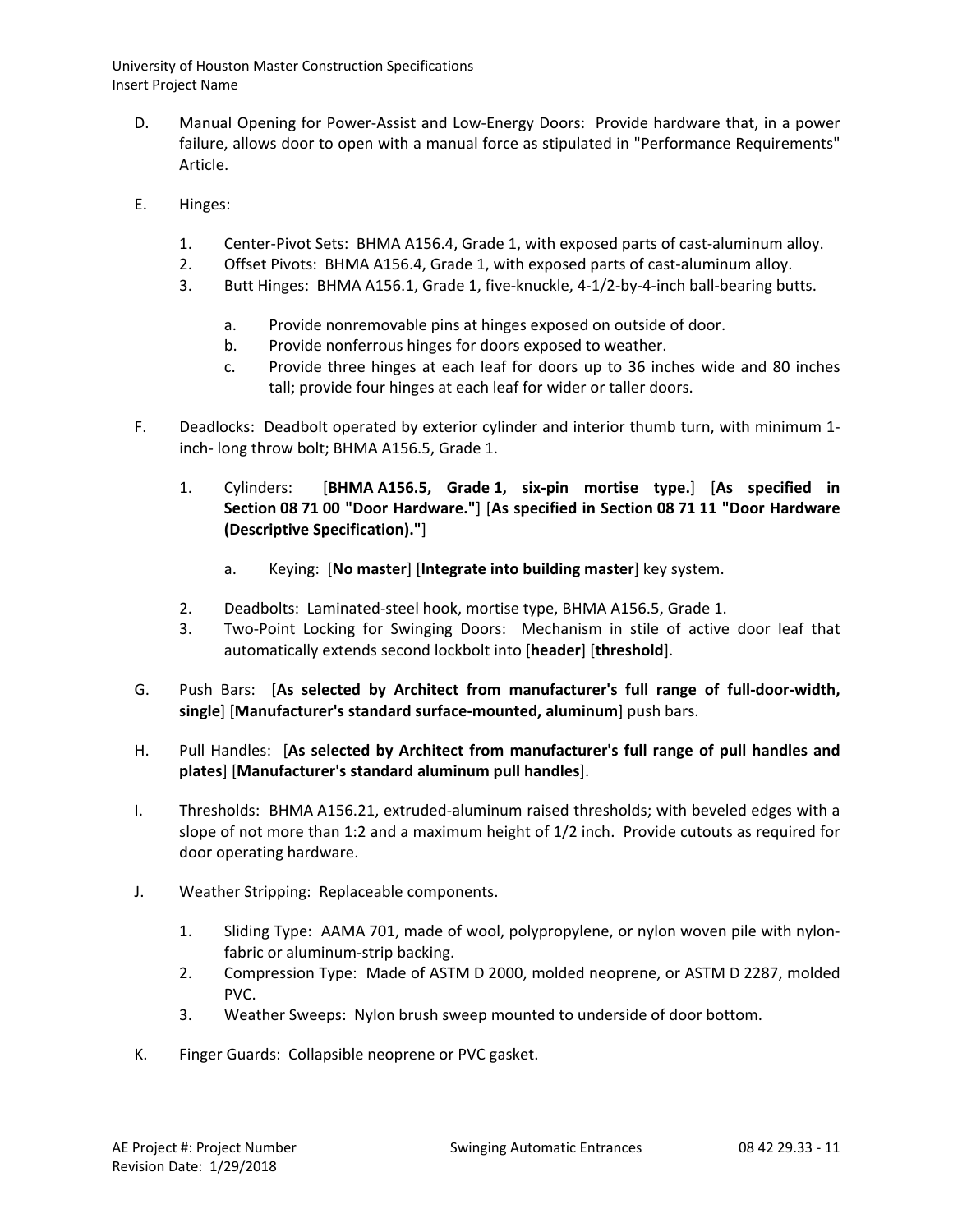## 2.8 ACCESSORIES

- A. Guide Rails: [**Anodized aluminum**] [**Baked-enamel or powder-coated aluminum**] [**Stainless steel**], fabricated from [**bars**] [**or**] [**tubing**], minimum 30 inches high, and finished to match doors unless otherwise indicated; positioned and projecting from face of door jamb for distance as indicated, but not less than [**that required by BHMA A156.10 for type of door and direction of travel**] <**Insert dimension**>; with filler panel.
	- 1. Filler Panel: [**Expanded aluminum mesh**] [**Clear polycarbonate sheet**] [**Colored polycarbonate sheet**] <**Insert material**>.
		- a. Orient expanded aluminum mesh with long dimension of diamonds [**parallel to top rail**] [**perpendicular to top rail**].
		- b. Color: [**Match Architect's sample**] [**As selected by Architect from manufacturer's full range**] <**Insert color**>.
	- 2. Provide intermediate rail in guide rail suitable for supporting photoelectric beams.
	- 3. Mounting: [**As indicated on Drawings**] [**Jamb and floor**] [**Floor, freestanding**].
	- 4. Aluminum Finish: [**Class I, clear anodic finish**] [**Class II, clear anodic finish**] [**Class I, color anodic finish**] [**Class II, color anodic finish**] [**Baked-enamel or powder-coat finish**] [**Finish matching door and frame**] <**Insert finish**>.
		- a. Color: [**Light bronze**] [**Medium bronze**] [**Dark bronze**] [**Black**] [**Match Architect's sample**] [**As selected by Architect from full range of industry colors and color densities**] <**Insert color**>.
	- 5. Stainless-Steel Finish: [**No. 4 directional-satin-finish stainless steel**] [**Finish matching door and frame**] <**Insert finish**>.
- B. Guide Rails: See [**Section 05 52 13 "Pipe and Tube Railings."**] [**Section 05 73 00 "Decorative Metal Railings."**]

# 2.9 FABRICATION

- A. General: Factory fabricate automatic entrance components to designs, sizes, and thicknesses indicated and to comply with indicated standards.
	- 1. Form aluminum shapes before finishing.
	- 2. Weld in concealed locations to greatest extent possible to minimize distortion or discoloration of finish. Remove weld spatter and welding oxides from exposed surfaces by descaling or grinding.
	- 3. Use concealed fasteners to greatest extent possible. Where exposed fasteners are required, use countersunk Phillips flat-head machine screws[**, finished to match framing**] [**, fabricated from stainless steel**].
		- a. Where fasteners are subject to loosening or turning out from thermal and structural movements, wind loads, or vibration, use self-locking devices.
		- b. Reinforce members as required to receive fastener threads.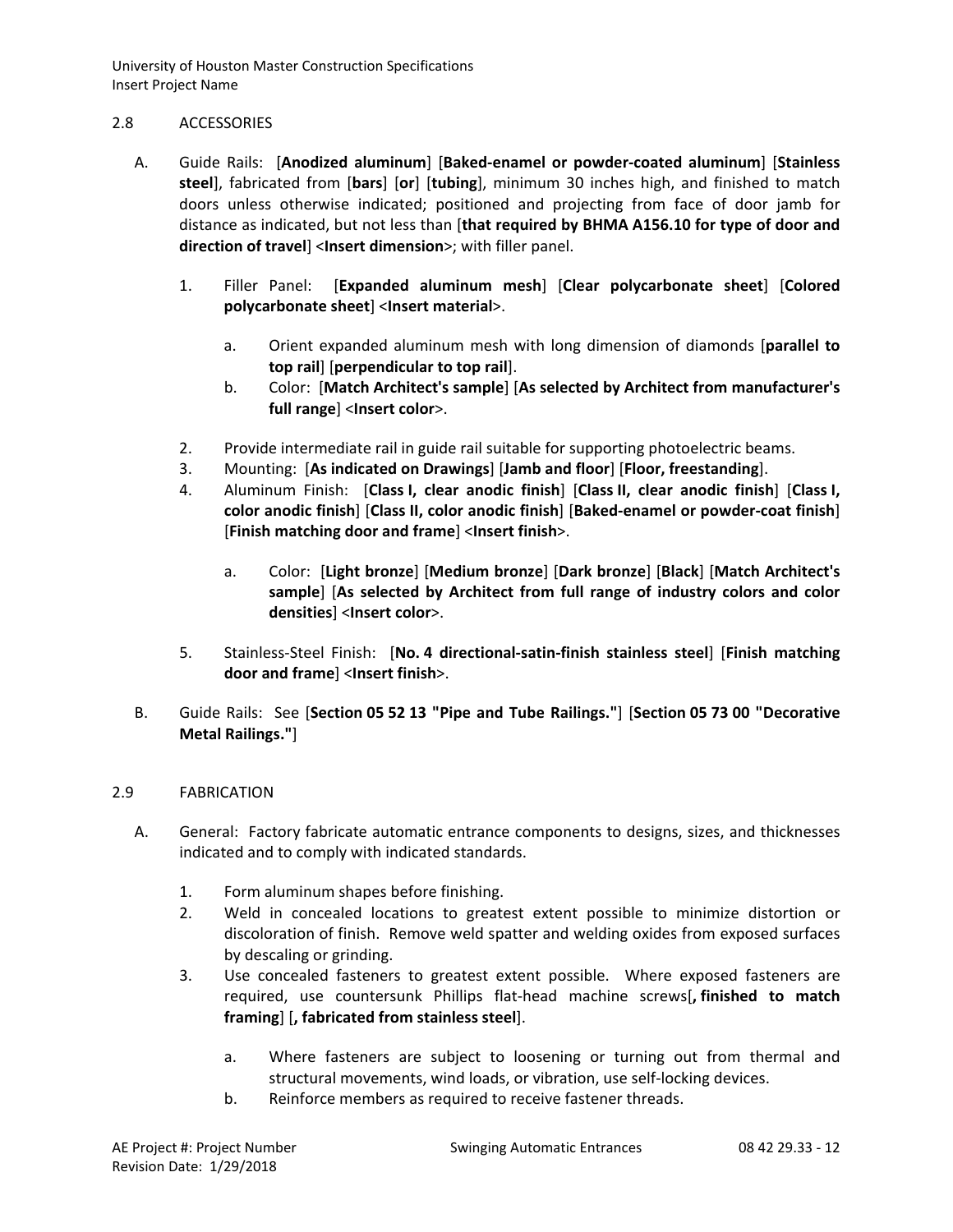- 4. Where aluminum will contact dissimilar metals, protect against galvanic action by painting contact surfaces with primer or by applying sealant or tape recommended by manufacturer for this purpose.
- B. Framing: Provide automatic entrances as prefabricated assemblies. Complete fabrication, assembly, finishing, hardware application, and other work before shipment to Project site.
	- 1. Fabricate tubular and channel frame assemblies with welded or mechanical joints. Provide subframes and reinforcement as required for a complete system to support required loads.
	- 2. Perform fabrication operations in manner that prevents damage to exposed finish surfaces.
	- 3. Form profiles that are sharp, straight, and free of defects or deformations.
	- 4. Provide components with concealed fasteners and anchor and connection devices.
	- 5. Fabricate components with accurately fitted joints with ends coped or mitered to produce hairline joints free of burrs and distortion.
	- 6. Fabricate exterior components to drain condensation and water passing joints within system to the exterior.
	- 7. Provide anchorage and alignment brackets for concealed support of assembly from building structure.
	- 8. Allow for thermal expansion of exterior units.
- C. Doors: Factory fabricated and assembled in profiles indicated. Reinforce as required to support imposed loads and for installing hardware.
- D. Metal Cladding: Factory-fabricated and installed metal cladding, completely covering all visible surfaces as part of prefabricated entrance assembly before shipment to Project site.
	- 1. Perform fabrication operations in manner that prevents damage to exposed finish surfaces.
	- 2. Form profiles that are sharp, straight, and free of defects or deformations.
	- 3. Provide components with concealed fasteners and anchor and connection devices.
	- 4. Fabricate components with accurately fitted joints with ends coped or mitered to produce hairline joints free of burrs and distortion.
	- 5. Fabricate exterior components to drain water passing joints and condensation and moisture occurring or migrating within system to the exterior.
	- 6. Allow for thermal expansion at exterior entrances.
- E. Door Operators: Factory fabricated and installed in headers, including adjusting and testing.
- F. Glazing: Fabricate framing with minimum glazing edge clearances for thickness and type of glazing indicated, according to GANA's "Glazing Manual."
- G. Hardware: Factory install hardware to greatest extent possible; remove only as required for final finishing operation and for delivery to and installation at Project site. Cut, drill, and tap for factory-installed hardware before applying finishes.
	- 1. Provide sliding-type weather stripping, mortised into door, at perimeter of doors[ **and breakaway sidelites**].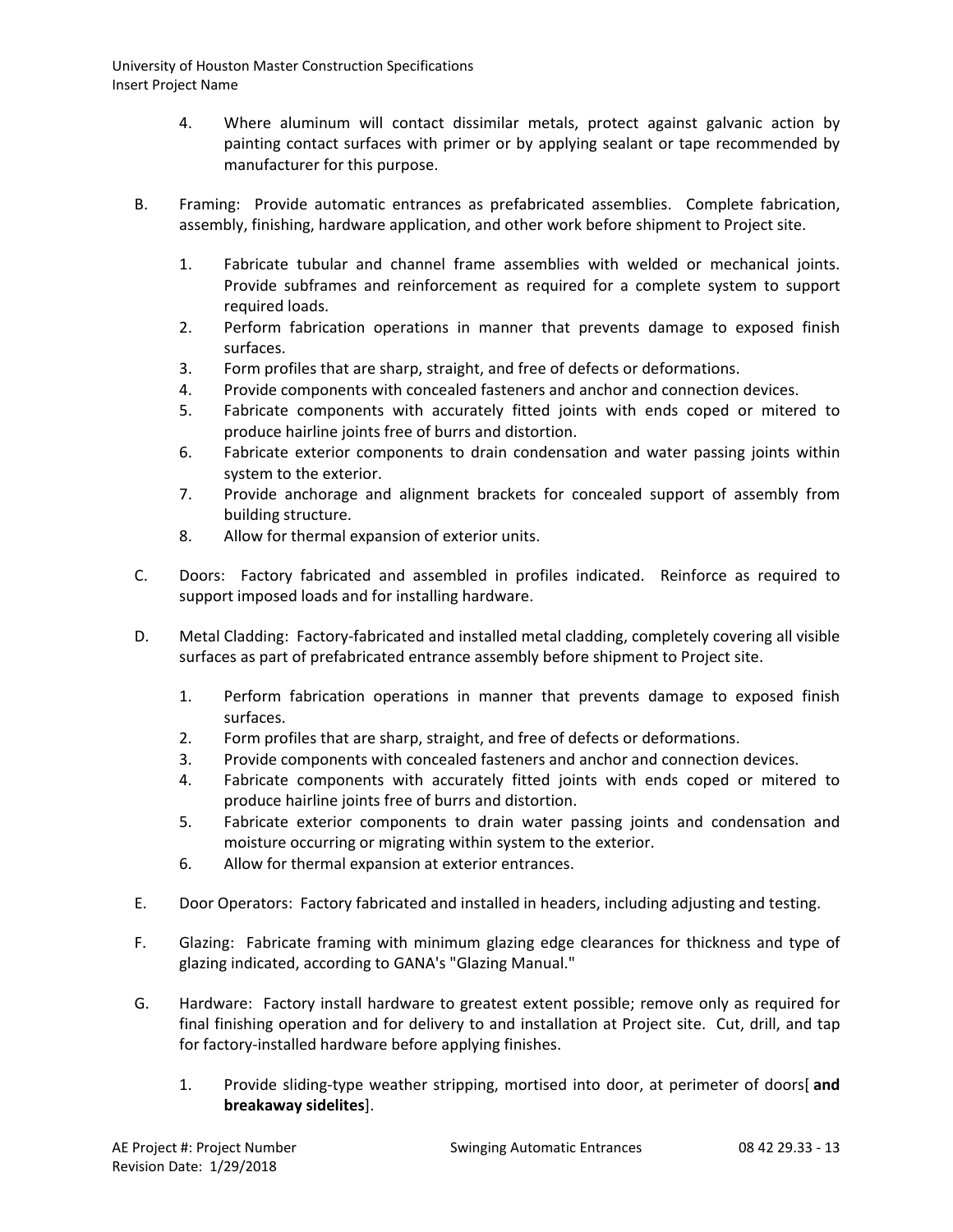- 2. Provide compression-type weather stripping at fixed stops of exterior doors. At locations without fixed stops, provide sliding-type weather stripping retained in adjustable strip mortised into door edge.
- 3. Provide weather sweeps mounted to underside of door bottoms of exterior doors.
- 4. Provide finger guards at each swinging-door leaf that has clearance at hinge side greater than 1/4 inch and less than 3/4 inch with door in any position. Anchor guards to hingejamb frame.
- H. Controls:
	- 1. General: Factory install activation and safety devices in doors and headers as required by BHMA A156.10 for type of door and direction of travel.
	- 2. Install photoelectric beams in sides of guide rails, with dimension above finished floor not less than 24 inches.

# 2.10 GENERAL FINISH REQUIREMENTS

- A. Protect mechanical finishes on exposed surfaces from damage by applying a strippable, temporary protective covering before shipping.
- B. Apply organic and anodic finishes to formed metal after fabrication unless otherwise indicated.
- C. Appearance of Finished Work: Noticeable variations in same piece are not acceptable. Variations in appearance of adjoining components are acceptable if they are within the range of approved Samples and are assembled or installed to minimize contrast.

# 2.11 ALUMINUM FINISHES

- A. Clear Anodic Finish: AAMA 611, [**AA-M12C22A41, Class I, 0.018 mm**] [**AA-M12C22A31, Class II, 0.010 mm**] or thicker.
- B. Color Anodic Finish: AAMA 611, [**AA-M12C22A42/A44, Class I, 0.018 mm**] [**AA-M12C22A32/A34, Class II, 0.010 mm**] or thicker.
- C. Baked-Enamel or Powder-Coat Finish: AAMA 2603 except with a minimum dry film thickness of 1.5 mils. Comply with coating manufacturer's written instructions for cleaning, conversion coating, and applying and baking finish.
- D. High-Performance Organic Finish: Two-coat fluoropolymer finish complying with [**AAMA 2604**] [**AAMA 2605**] and containing not less than [**50**] [**70**] percent PVDF resin by weight in color coat. Prepare, pretreat, and apply coating to exposed metal surfaces to comply with coating and resin manufacturers' written instructions.
- E. High-Performance Organic Finish: Three-coat fluoropolymer finish complying with AAMA 2605 and containing not less than [**50**] [**70**] percent PVDF resin by weight in both color coat and clear topcoat. Prepare, pretreat, and apply coating to exposed metal surfaces to comply with coating and resin manufacturers' written instructions.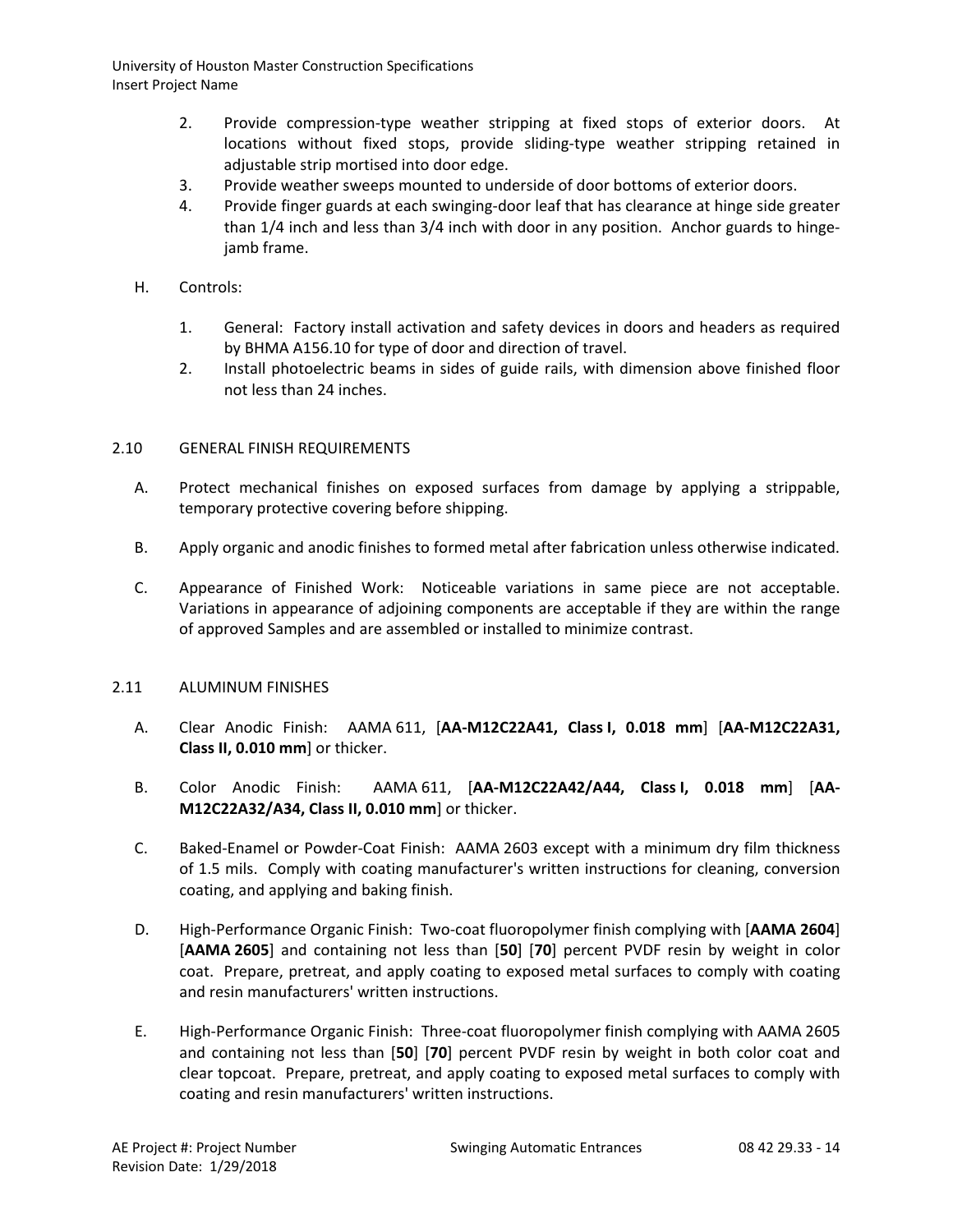## PART 3 - EXECUTION

### 3.1 EXAMINATION

- A. Examine conditions, with Installer present, for compliance with requirements for installation tolerances, header support, and other conditions affecting performance of automatic entrances.
- B. Examine roughing-in for electrical systems to verify actual locations of power connections before automatic entrance installation.
- C. Proceed with installation only after unsatisfactory conditions have been corrected.

# 3.2 INSTALLATION

- A. General: Install automatic entrances according to manufacturer's written instructions and cited BHMA standard for direction of pedestrian travel, including signage, controls, wiring, and connection to the building's power supply.
	- 1. Do not install damaged components. Fit frame joints to produce hairline joints free of burrs and distortion. Rigidly secure nonmovement joints. Seal joints watertight.
	- 2. Where aluminum will contact dissimilar metals, protect against galvanic action by painting contact surfaces with primer or by applying sealant or tape recommended by manufacturer for this purpose.
	- 3. Where aluminum will contact concrete or masonry, protect against corrosion by painting contact surfaces with bituminous coating.
- B. Entrances: Install automatic entrances plumb and true in alignment with established lines and grades without warp or rack of framing members and doors. Anchor securely in place.
	- 1. Install surface-mounted hardware using concealed fasteners to greatest extent possible.
	- 2. Set headers, operating brackets, and guides level and true to location with anchorage for permanent support.
	- 3. Install components to drain water passing joints, condensation occurring within framing members, and moisture migrating within system to exterior.
	- 4. Provide thresholds [**at exterior doors**] [**and**] [**where indicated**].
- C. Door Operators: Connect door operators to electrical power distribution system.
- D. Access-Control Devices: Connect access-control devices to access-control system as specified in Section 28 13 00 "Access Control."
- E. Controls: Install and adjust activation and safety devices according to manufacturer's written instructions and cited BHMA standard for direction of pedestrian travel. Connect control wiring according to Section 26 05 19 "Low-Voltage Electrical Power Conductors and Cables."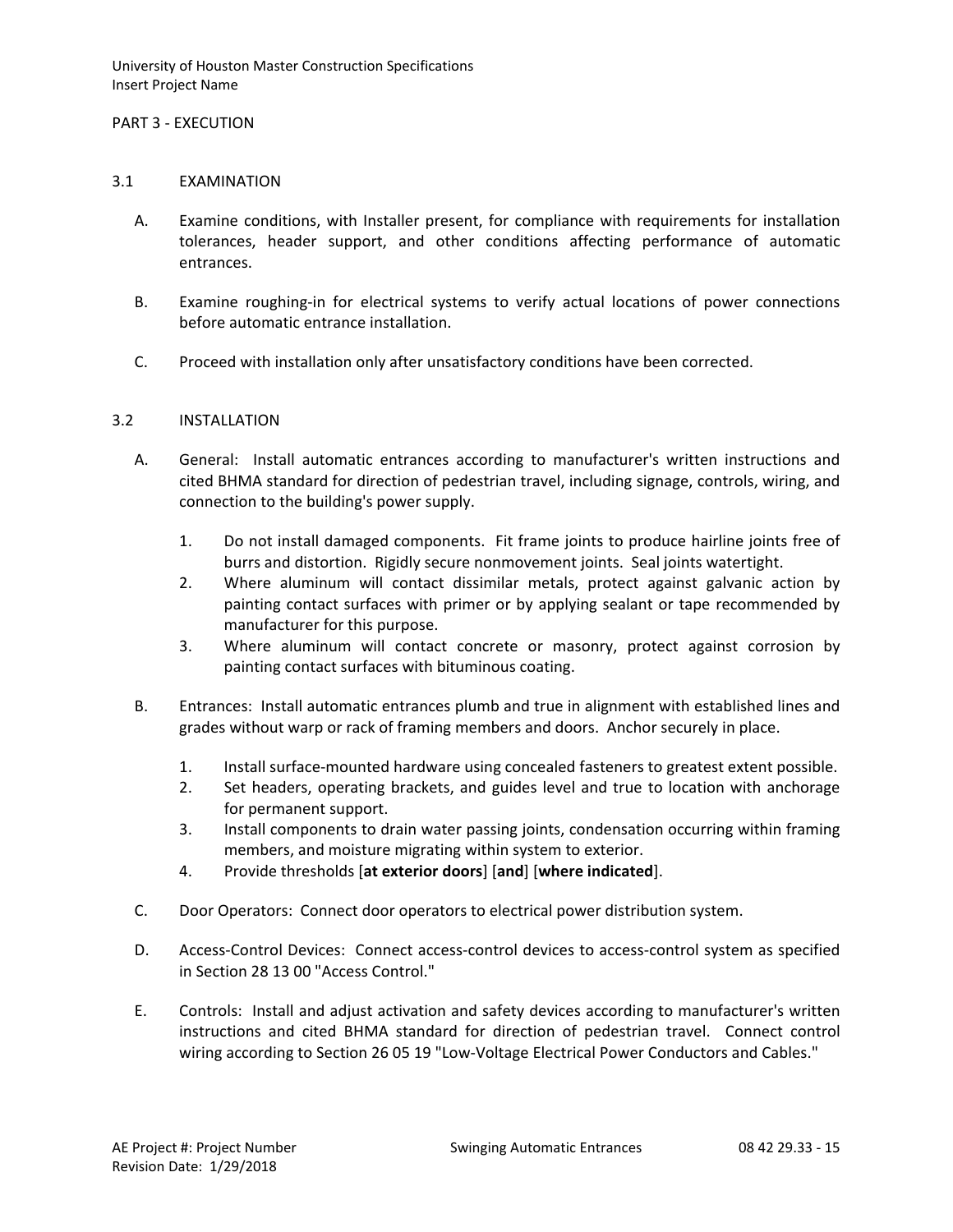- F. Guide Rails: Install rails according to BHMA A156.10, including Appendix A, and manufacturer's written instructions unless otherwise indicated.
- G. Glazing: Install glazing as specified in [**Section 08 80 00 "Glazing."**] [**Section 08 88 53 "Security Glazing."**]
- H. Sealants: Comply with requirements specified in Section 07 92 00 "Joint Sealants" to provide weathertight installation.
	- 1. Set thresholds, framing members, and flashings in full sealant bed.
	- 2. Seal perimeter of framing members with sealant.
- I. Signage: Apply signage on both sides of each door[ **and breakaway sidelite**] as required by cited BHMA standard for direction of pedestrian travel.
- J. Wiring within Automatic Entrance Enclosures: Bundle, lace, and train conductors to terminal points with no excess and without exceeding manufacturer's written limitations on bending radii. Provide and use lacing bars and distribution spools.

# 3.3 FIELD QUALITY CONTROL

- A. Certified Inspector: [**Owner will engage**] [**Engage**] a Certified Inspector to test and inspect components, assemblies, and installations, including connections.
- B. Perform the following tests and inspections **with the assistance of a AAAADM Certified Technician**:
	- 1. Test and inspect each automatic entrance, using AAADM inspection forms, to determine compliance of installed systems with applicable BHMA standards. Technician shall demonstrate function, working aspects of the operator, and safety checks to be implemented.
- C. Automatic entrances will be considered defective if they do not pass tests and inspections.
- D. Prepare test and inspection reports.

### 3.4 ADJUSTING

- A. Adjust hardware, moving parts, door operators, and controls to function smoothly, and lubricate as recommended by manufacturer; comply with requirements of applicable BHMA standards.
	- 1. Adjust exterior doors for weathertight closure.
- B. Readjust door operators and controls after repeated operation of completed installation equivalent to three days' use by normal traffic (100 to 300 cycles).